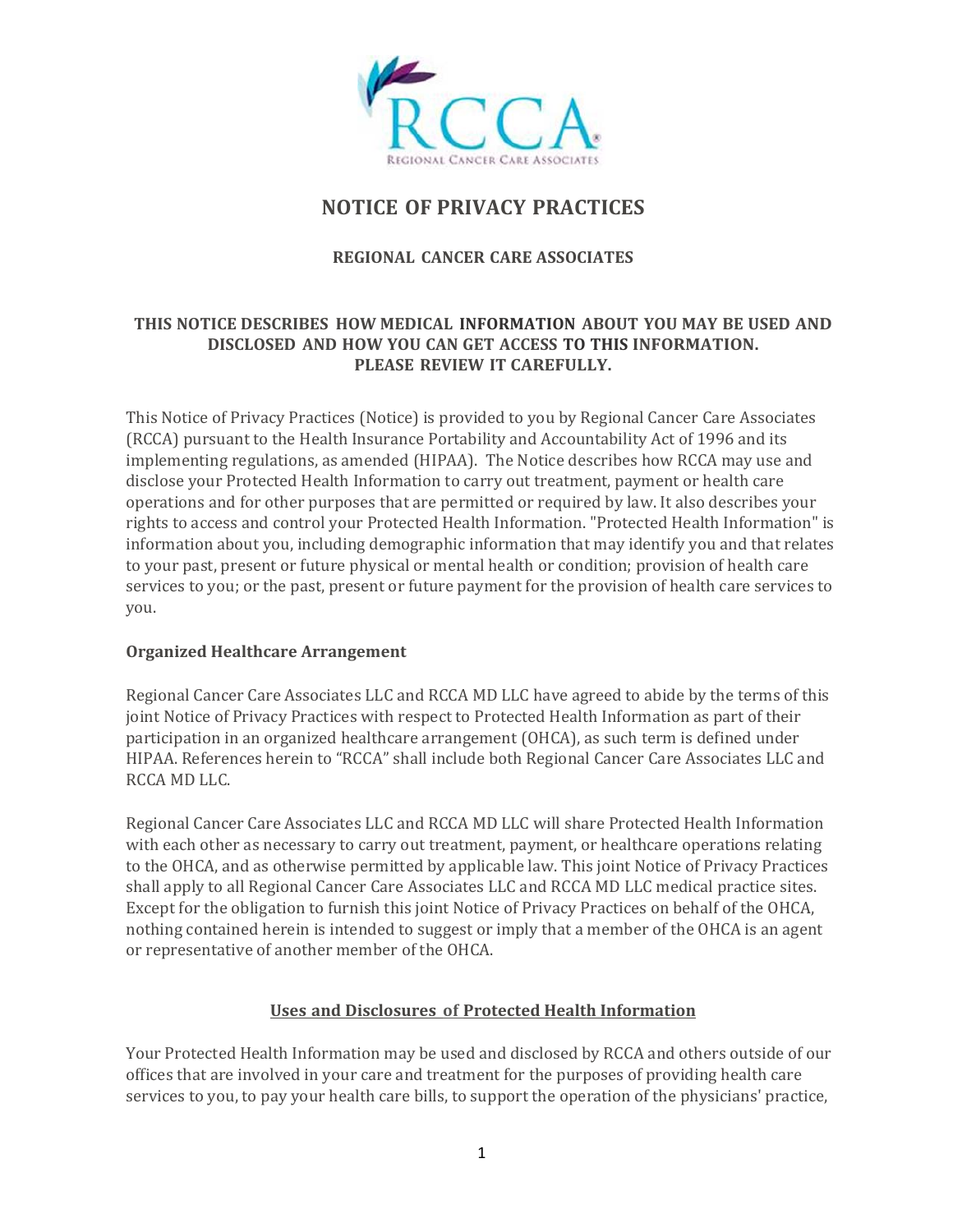and any other uses required or permitted by law.

## **Treatment**

RCCA will use and disclose your Protected Health Information to provide, coordinate, or manage your health care and any related services. This includes the coordination or management of your health care with a third party. For example, RCCA may disclose your Protected Health Information as necessary, to a home health agency that provides care to you; or your Protected Health Information may be provided to a physician to whom you have been referred to ensure that the physician has the necessary information to diagnose or treat you. In addition, RCCA may use a sign-in sheet at the registration desk where you will be asked to sign your name and indicate your physician. RCCA personnel may also call you by name in the waiting room when your physician is ready to see you.

Additionally, RCCA may use or disclose your Protected Health Information, as necessary, to contact you to remind you of your appointment or to provide you with information about alternative treatments or other health care services we provide. If you request that RCCA not make such contact with you, RCCA will observe your wishes.

## **Payment**

Your Protected Health Information will be used, as necessary, to obtain payment for your health care services. For example, obtaining approval for a procedure requiring prior authorization by your health plan or obtaining approval for a hospital stay may require that your relevant Protected Health Information be disclosed to the health plan to obtain approval for the procedure or hospital admission.

## **Healthcare Operations**

RCCA may use or disclosed, as necessary, your Protected Health Information in order to support the business activities of the medical practice. These activities include, but are not limited to, quality assessment activities, employee review activities, training of medical and heath care students, licensing, and conducting or arranging for other business activities. For example, RCCA may disclose your Protected Health Information to medical school students that see patients at our offices.

There are some services that RCCA may provide through agreements with business associates. When these services are contracted, RCCA may disclose your Protected Health Information to our business associate and bill you or your health plan for the services rendered. To protect you Protected Health Information, however, RCCA requires the business associate to appropriately safeguard your information.

## **Other Uses and Disclosures That Do Not Require Prior Authorization**

*Required By Law:* RCCA may use or disclose your Protected Health Information as required by law, including, but not limited to, reporting of communicable diseases, incidence of cancer, burns, seizures, gun shots, abuse, organ donations, product recalls, product failures, births/deaths, birth defects and other required uses and disclosures.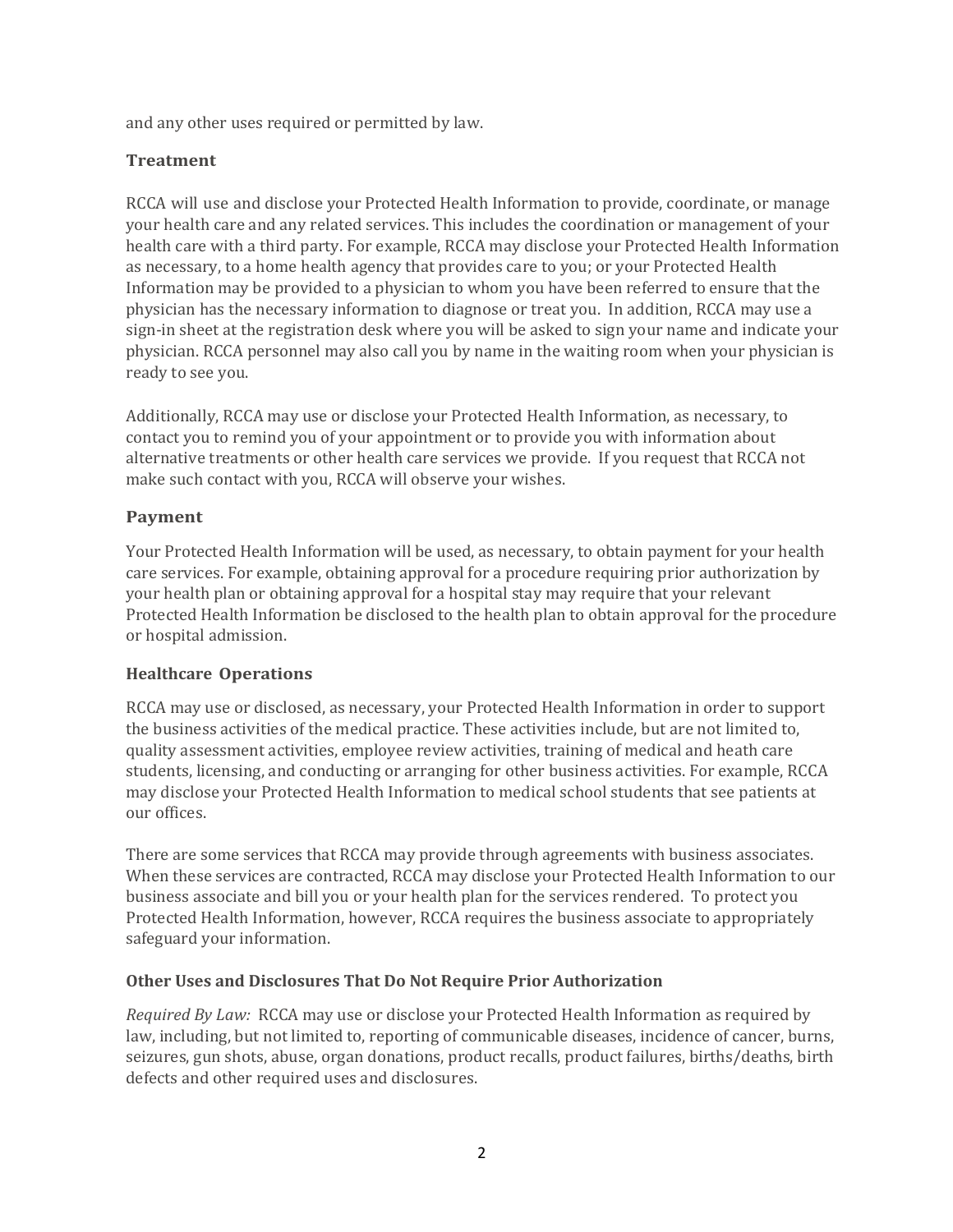*Public Health Purposes:* RCCA may disclose Protected Health Information to local, state or federal public health authorities, as authorized or required by law, to prevent or control disease, injury or disability; report child abuse or neglect; report domestic violence; report Food and Drug Administration problems with products and reaction to medications; and report disease or infection exposure.

*Health Oversight Activities:* RCCA may use or disclose Protected Health Information to health agencies during the course of audits, investigations, surveys, accreditation, certification and other proceedings necessary for oversight of (1) the health care system, (2) government benefit programs for which health information is relevant to beneficiary eligibility, (3) entities subject to government regulatory programs for which health information is necessary for determining compliance with program standards; and (3) entities subject to civil rights laws for which health information is necessary for determining compliance.

*Judicial and Administrative Proceedings:* RCCA may use or disclose Protected Health Information in the course of a judicial or administrative proceeding. However, in certain instances you may be made aware of the use or disclosure of your Protected Health Information prior to its release.

*Law Enforcement Purposes:* RCCA may use or disclose Protected Health Information to law enforcement officials to identify or locate a suspect, fugitive, material witness, or missing person, or, in some cases, to comply with a court order or subpoena and for other law enforcement purposes.

*Coroners or Funeral Directors:* RCCA may disclose Protected Health Information to coroners or funeral directors consistent with applicable law to carry out their duties.

*Organ Procurement Organizations:* Consistent with applicable law, RCCA may disclose Protected Health Information to organ procurement organizations or other entities engaged in the procurement, banking, or transplantation of organs for the purpose of tissue donation and transplant.

*Research:* RCCA may disclose information to researchers when their research has been approved by an Institutional Review Board (IRB). IRBs review research proposals and established protocols to ensure the privacy of your Protected Health Information.

*Public Safety:* RCCA may use or disclose Protected Health Information in order to prevent or lessen a serious and imminent threat to the health or safety of a particular person or the general public.

*Specialized Government Functions:* RCCA may use or disclose Protected Health Information for military or national security purposes. Protected Health Information of patients who are Armed Services personnel may be used or disclosed: (1) for activities deemed necessary by the appropriate military authorities; (2) for the purposes of a determination by the Department of Veteran Affairs of your eligibility for benefits; or (3) to a foreign military authority if you are member of that foreign military service. RCCA may use or disclose Protected Health Information to authorized federal officials for national security and intelligence activities.

*Workers' Compensation:* RCCA may disclose Protected Health Information to the extent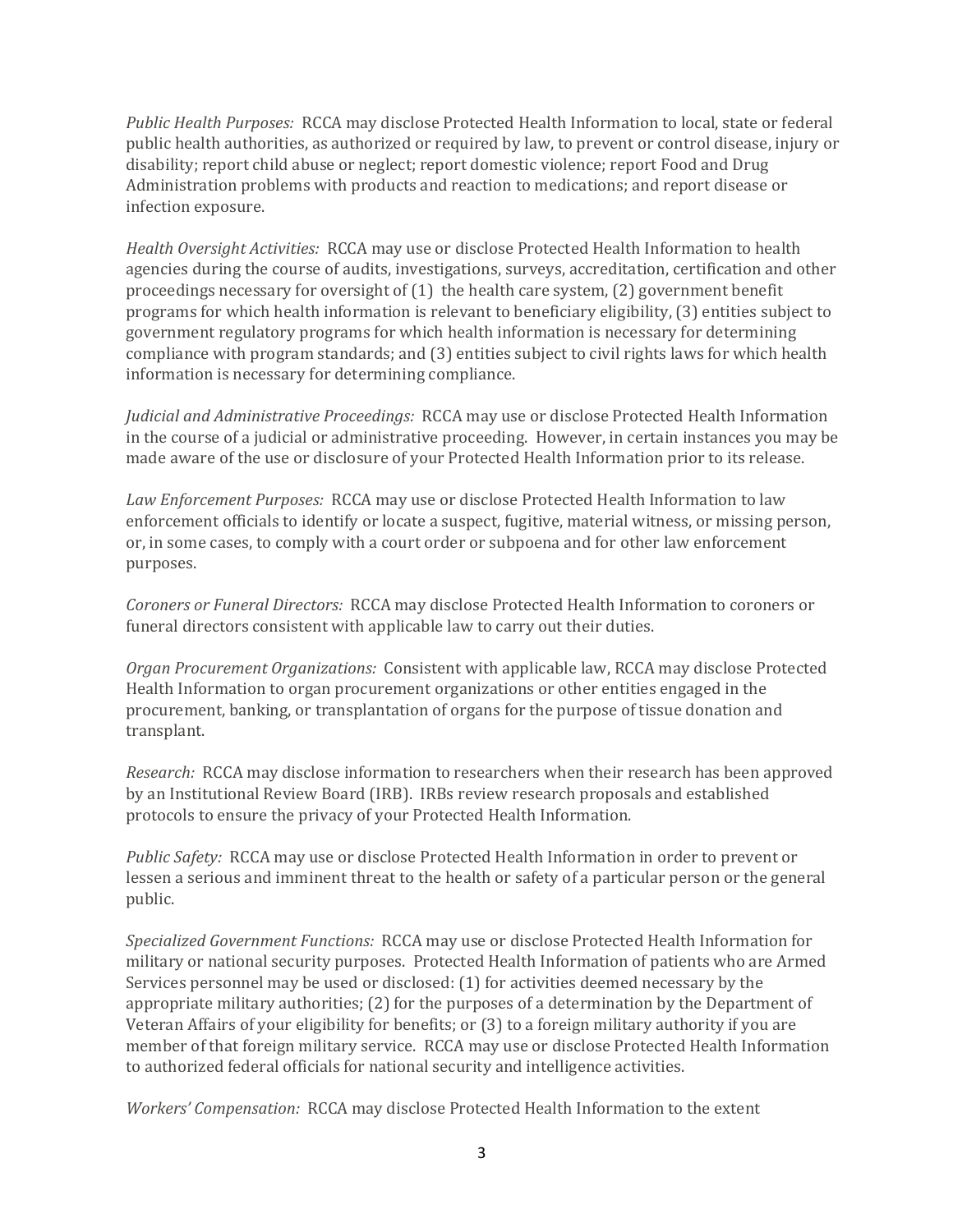authorized and to the extent necessary to comply with laws relating to workers' compensation or other similar programs established by law.

*Correctional Institution:* RCCA may disclose Protected Health Information to corrections officials or agents necessary for the health or safety of inmate patients or other individuals.

*Family and Friends:* Unless you indicate otherwise, RCCA may release your Protected Health Information to a family member or friend identified by you, that is helping you pay for your health care or who assists in taking care of you. In addition, RCCA may use or disclose information about your location and general condition to notify or assist in notifying a family member, personal representative, or another person responsible for your care.

*Fundraising:* RCCA may use or disclose Protected Health Information for the purposes of communicating with you as part of RCCA's or RCCA affiliates' fundraising activities. You may optout of receiving such fundraising communications. RCCA may not condition treatment or payment on your choice regarding fundraising communications.

*Health Information Exchange:* RCCA may use or disclose Protected Health Information electronically for treatment, payment and health care operation purposes through its participation in a health information exchange with other health care providers. You may opt-out of the health information exchange. If so, your Protected Health Information will continue to be used in accordance with this Notice and the law; however, your Protected Health Information will not be made electronically available through the health information exchange.

## **Required Uses and Disclosures**

Under the law, RCCA must make disclosures to you, upon your request, and when required by the Secretary of the Department of Health and Human Services to investigate or determine our compliance with the requirements of HIPAA.

## **De‐Identified Information**

Any information RCCA provides to a third party other than to our business associates or other health care providers with a treatment relationship to you will be de-identified or stripped of any and all personal data which could be used to identify a specific individual.

## **Written Authorization**

Except for the purposes described above, RCCA will only use or disclose Protected Health Information with your express written authorization and you may revoke that authorization at any time in writing. In addition, prior to most uses or disclosures of psychotherapy notes, uses and disclosures of Protected Health Information for marketing purposes, or disclosures that constitute sale of Protected Health Information, RCCA is required to obtain your authorization. Please note, however that revocations will apply only to future uses and disclosures of your Protected Health Information.

## **Your Rights With Respect To Your Protected Health Information**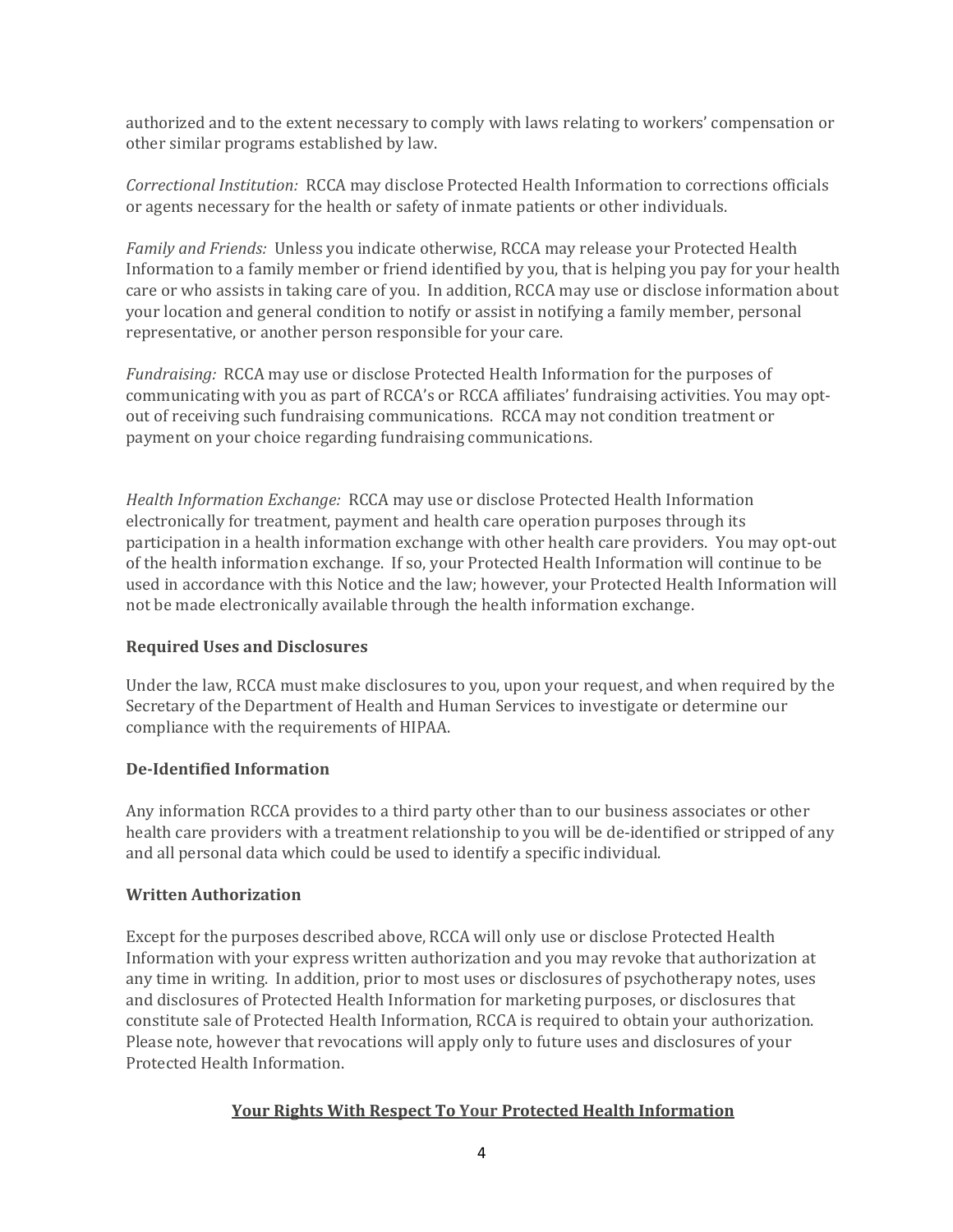With respect to your Protected Health Information, you have the right to the following from RCCA:

**•Restrict Use Or Disclosure** - You may ask RCCA not to use or disclose any part of your Protected Health Information for the purposes of treatment, payment or health care operations. You may request that certain uses or disclosures of your Protected Health Information be restricted. To do so, you must provide the request in writing using the Request for Restriction on Use or Disclosure form available from our offices. RCCA will determine if the information constitutes required information to carry out treatment, payment or health care operations. If, in our sole opinion, your request does not involve information that is required by RCCA to carry out treatment, payment or health care operations, RCCA will accept your request for restrictions and will notify you if your request will be honored within 30 days or as required by law.

Please note, however, that your physician is not required to agree to a restriction that you may request, except in instances where you request that RCCA restrict use and disclosure of your Protected Health Information to a health plan for payment or health care operation purposes and such information pertains solely to a health care item or service for which you paid "out of pocket" in full. Otherwise, if your physician believes it is in your best interest to permit use and disclosure of your Protected Health Information, your Protected Health Information will not be restricted. You then have the right to use another health care professional.

**•Confidential Communication Of Protected Health Information ‐**  You may request that RCCA communicate your Protected Health Information to you by different means or to different places. For example, you may request to receive information about your health status in a special, private room or through correspondence sent to a private address. Generally, RCCA communicates with patients via telephone and US mail service.

**•Inspection And Copying** - You may request a report containing your Protected Health Information that has been collected by RCCA for you to inspect or copy. Such requests will be honored within 30 days or as required by law. You will be notified in writing of RCCA's receipt of the request and the date upon which the information will be made available to you.

**•Amendment Or Correction** - You may request that RCCA amend or correct your Protected Health Information that has been collected by RCCA. Upon agreement, requests to amend Protected Health Information will be honored within 60 days or as required by law. However, RCCA may deny a requested amendment if it determines that the information is complete, accurate, and on limited grounds. If denied, RCCA will provide the individual with an opportunity to file a statement of disagreement and RCCA will provide documentation of the dispute. You will be notified in writing of the action taken by RCCA.

**•Accounting Of Disclosures** - You may request that RCCA supply you with a listing of the disclosures of your Protected Health Information which have been made by RCCA, except disclosures , among others, made to you; upon your authorization; for treatment, payment or health care operations; and for certain government functions. Such requests will be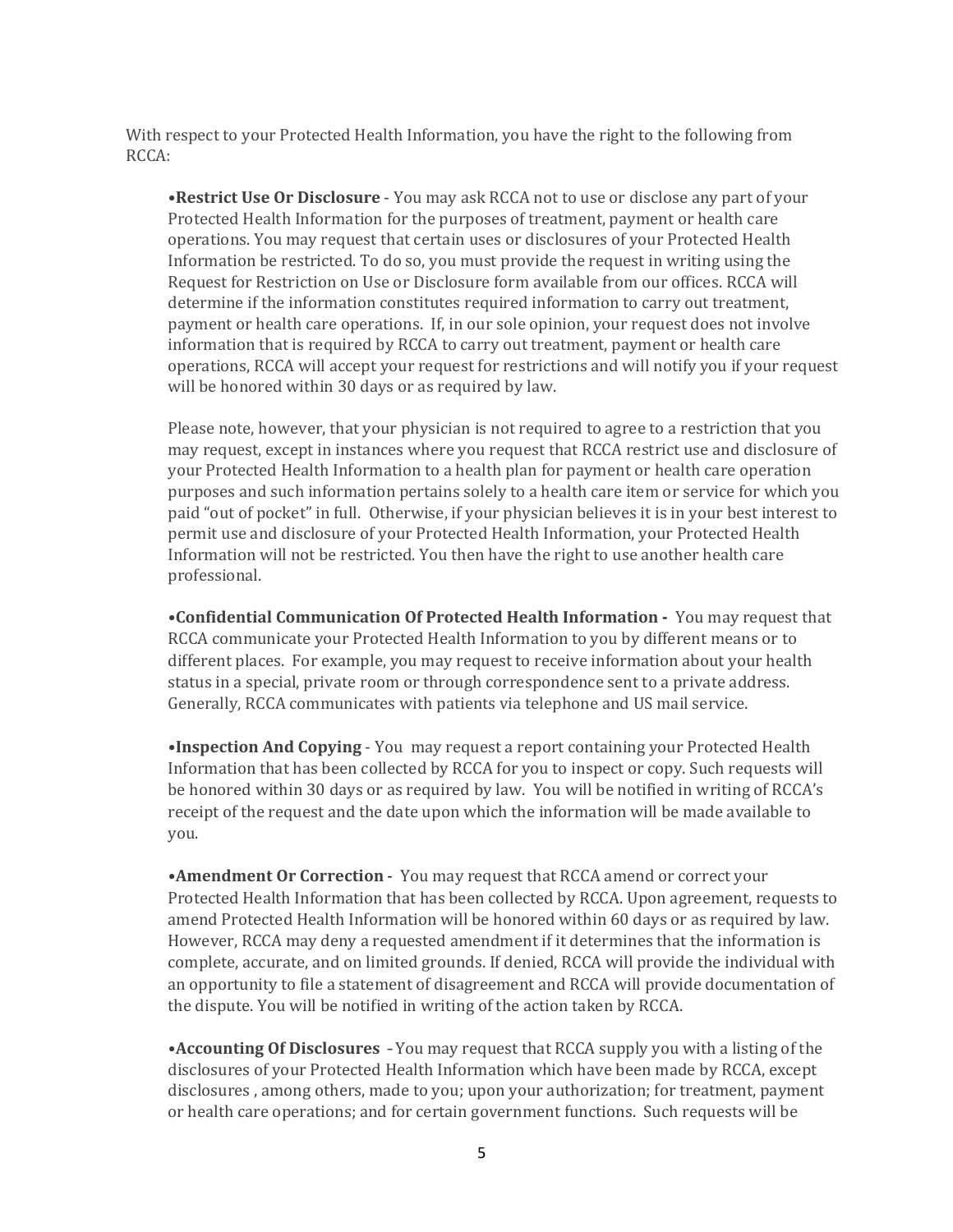honored within 60 days or as required by law. You will be notified in writing of the date on which the accounting will be made available to you.

#### **Paper Notice**

Upon your request, you may receive a paper copy of this Notice from RCCA, even if you have previously agreed to receive the Notice electronically. Copies of the Notice are available at the registration desks in the offices of RCCA.

#### **RCCA's Duties to You**

#### **Generally**

RCCA is required by law to maintain the privacy of Protected Health Information; to provide you with notice of our legal duties and privacy practices with respect to Protected Health Information; and to notify you following a breach of unsecured Protected Health Information.

Additionally, RCCA must follow the privacy practices described in this Notice.

#### **Amendments**

RCCA reserves the right to change the privacy practices described in this Notice at any time. Changes to the privacy practices will apply to all Protected Health Information RCCA maintains, even Protected Health Information created prior to the changes in the revised Notice. If RCCA makes changes to the Notice, RCCA will immediately display the revised Notice at our offices and on our website at regionalcancercare.org. RCCA will also provide you with a copy of the Notice upon request.

## **Complaints**

If you believe that your privacy rights have been violated, you may send questions or complaints to us and/or the Secretary of the Department of Health and Human Services. RCCA will not retaliate against you for filing such a complaint.

If you have any complaints or objections related to the matters discussed in this Notice, you may direct your communication to the Privacy Officer at:

> Regional Cancer Care Associates 25 Main Street, Suite 601 Hackensack, NJ 07601

Attn: Privacy Officer

201-510-0950

#### **Effective Date**

This Notice is effective as March 1, 2019, based on revisions to privacy practices previously implemented April 13, 2013, September 23, 2013 and August 22, 2017.